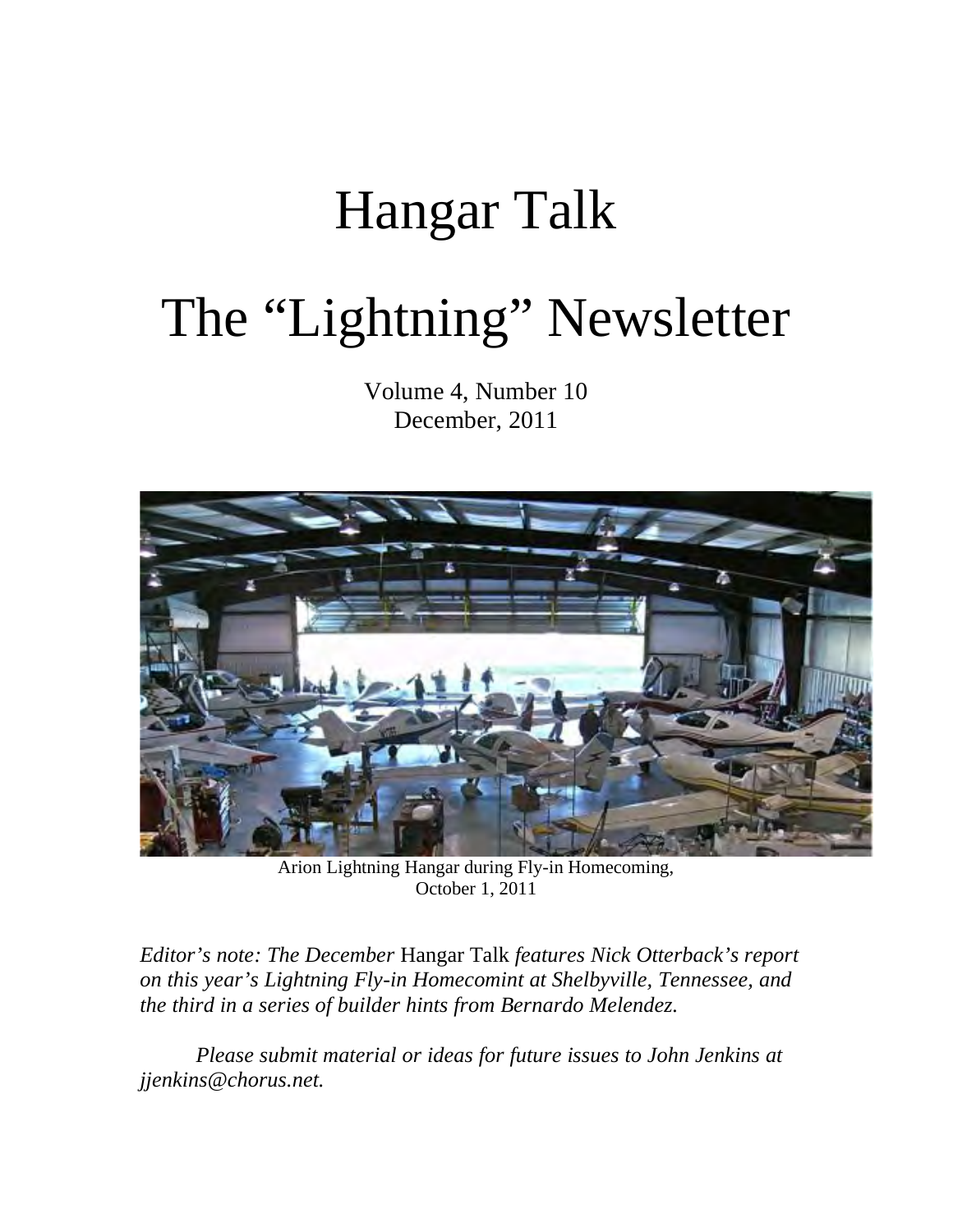## Lightning Fly-in Homecoming 2011

#### Nick Otterback

Our annual fly-in—and some may say free-for-all—was held October  $1<sup>st</sup>$  this year. Although the weather was clear but very windy, the fly-in turn out was great. I believe we had 8 Lightning's fly in for the event and many drive in throughout the weekend.

As usual Friday was not a scheduled day, but many had already arrived for the Friday evening activities. The  $4<sup>th</sup>$  annual gathering of "CRAP" was held. That is the "Creeper Racing Association of Pilots." Events included, oval track, slalom, and of course drag racing. We also had some sharp shooting, cookout, and some RC flying as well.

Saturday included a mass fly-out, or gaggle if you will, to Winchester for the EAA breakfast. I think we managed to outnumber the RVs again. Later in the day was our cross country air race to Lewisburg, Tullahoma, and back again. The afternoon included a cookout and several presentations, ranging from Jabiru engine tech to the light sport aircraft industry. As usual the Lightning family invaded the world-famous Bell Buckle for dinner and live Bluegrass music that night.

Here are some photos from the event provided by those who attended:



*Ramp Filling up with Lightnings.*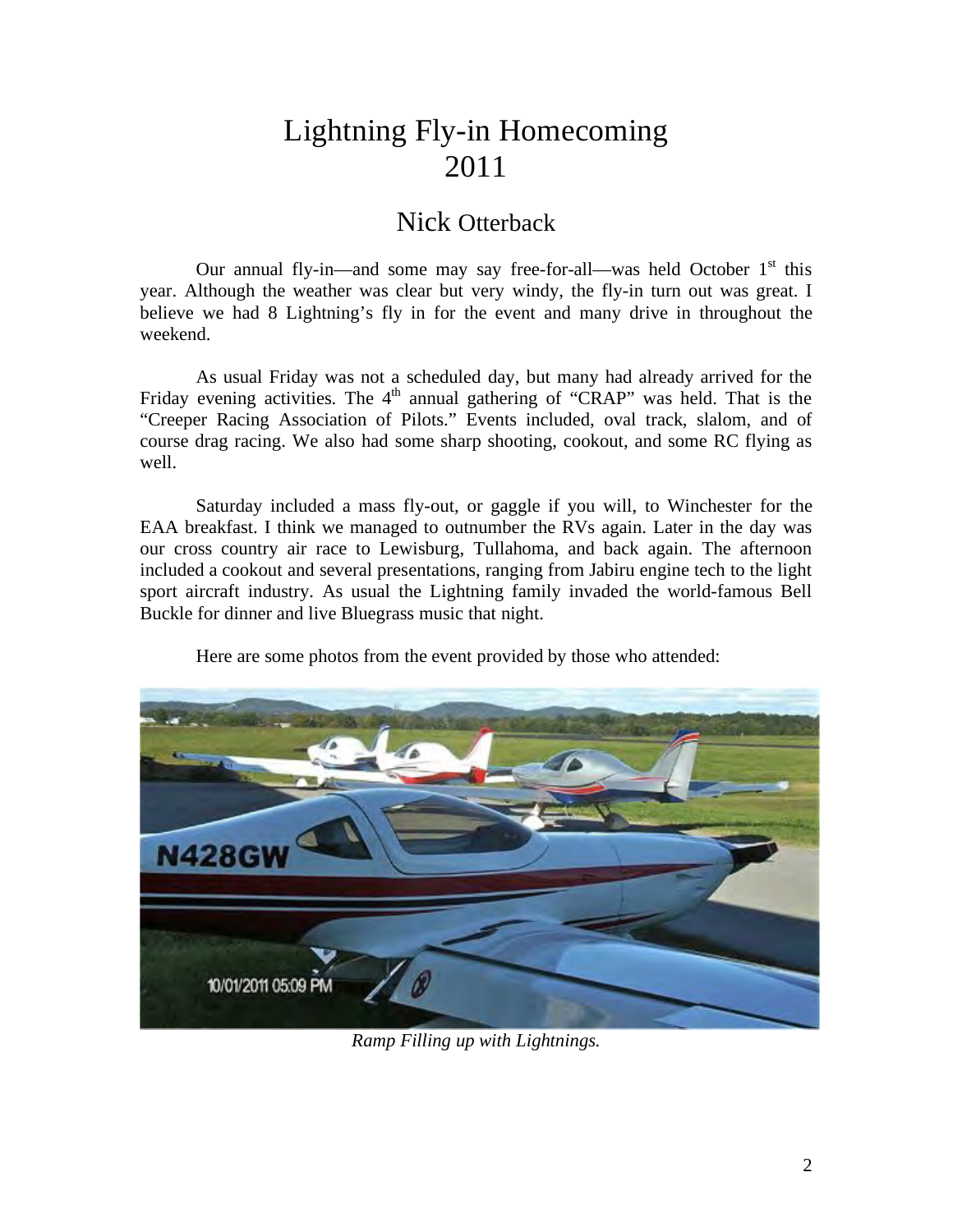

*Buz, Dana, and Ben talking brats, beer, guns, and flying. Not all in that order.*

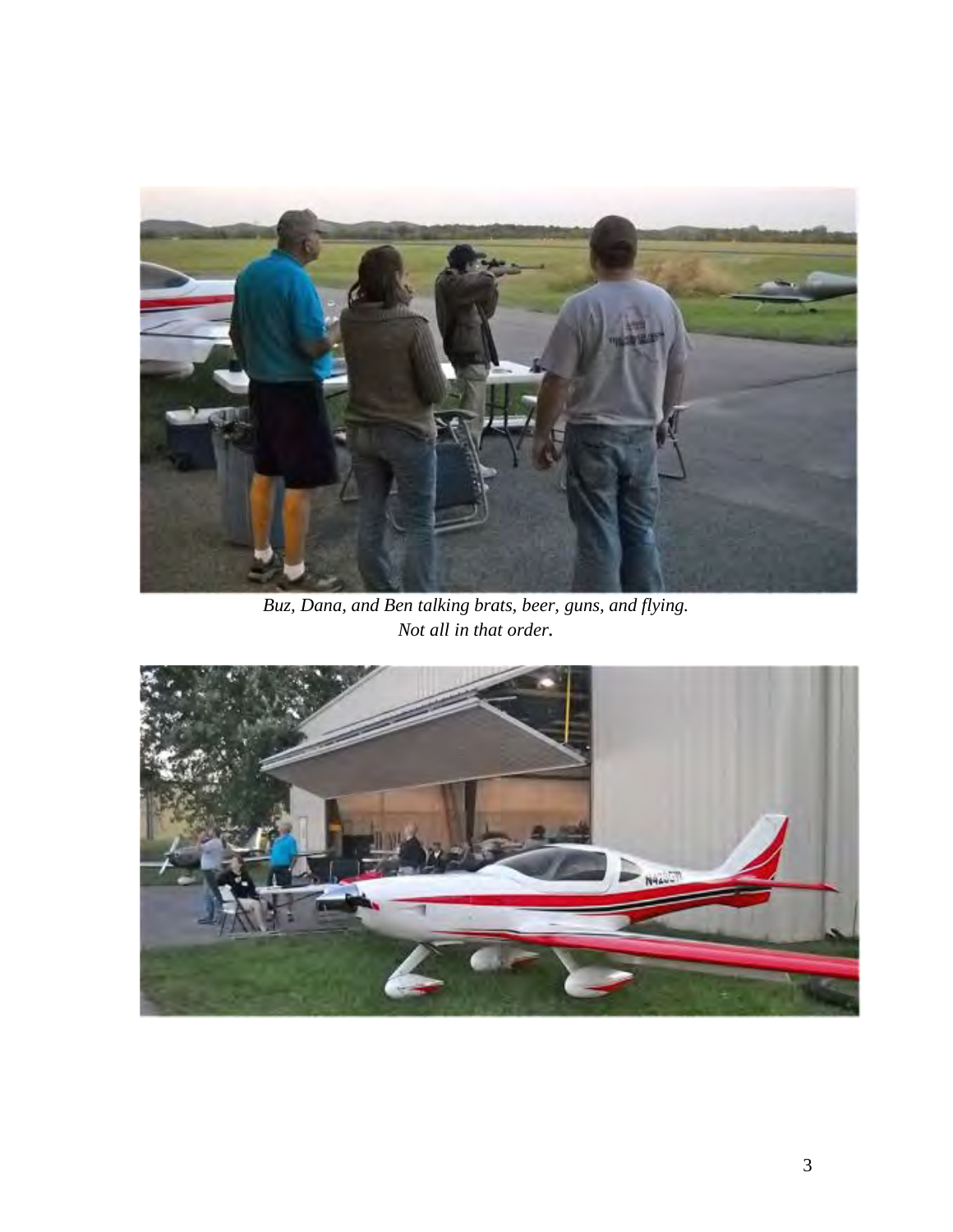

*Nick preflights the F4 for launch. In lieu of a landing gear or carrier catapult Ben provides a good toss.*



*World Record Earl, Paul The "Bear" Bryant, and Stewert Reed, ready their Creeper's for the OFLE division. Note: Bear used an antique Creeper after on track official rulings.*



*Gary Winkler From NC took home top honors in the Men's division*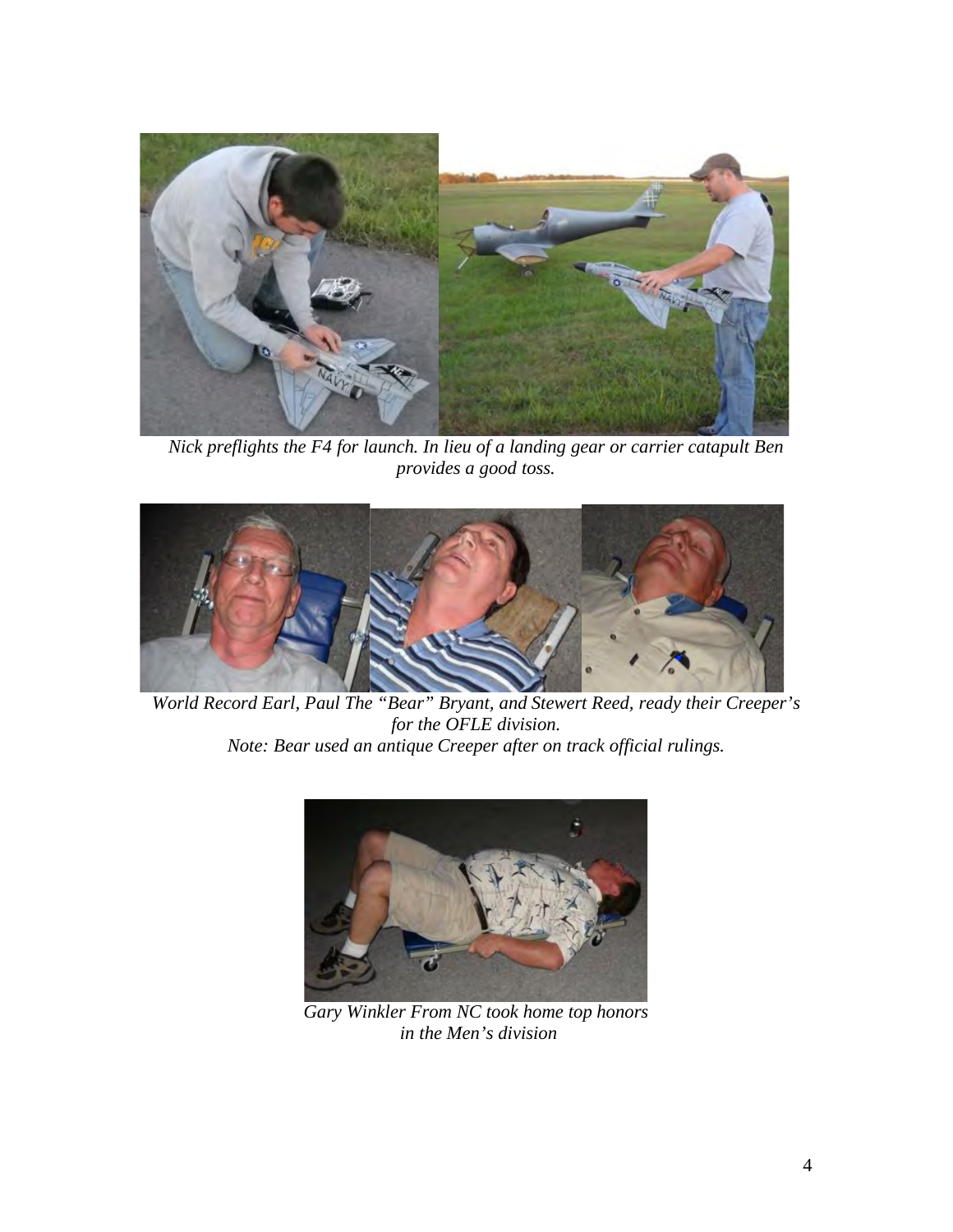

*Although not yet old enough to race, Cale Otterback is getting a head start on his creeper skills with Dad. Mom took home top honors in the ladies division.*



*CRAP president and founder Buz Rich checking on equipment and drivers before each event!*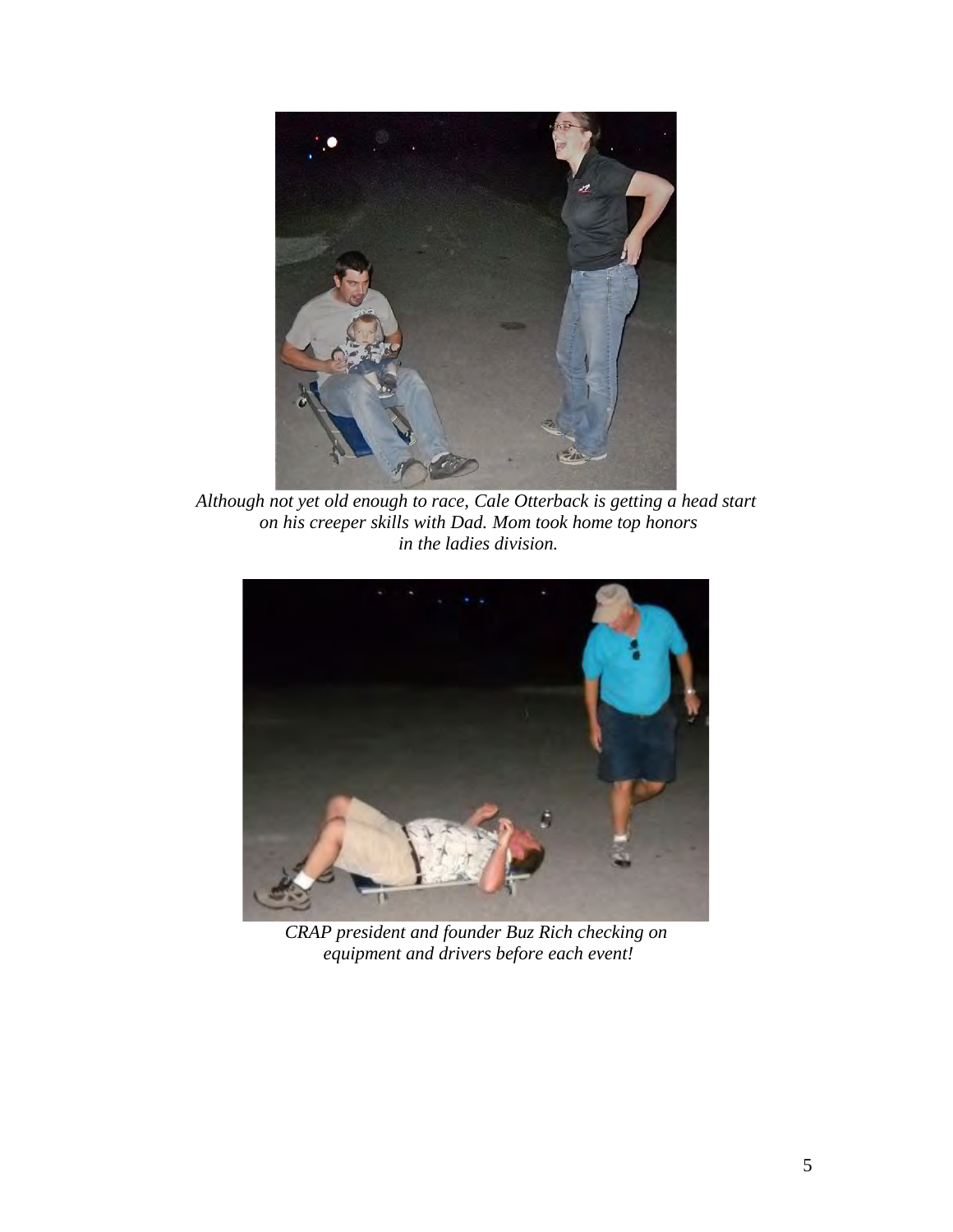

*Plenty of time during the Air races to check out Lightning's and talk aviation.*



*Air Race Marshal "Buz" Rich discusses flight times with Gary, who recorded the time flight times.*

Air Race results were as follows:

- $\cdot$  1<sup>st</sup> place in the Unlimited class; Rich Edzel in N324AL with an average course speed of 150mph.
- 1<sup>st</sup> place in the Light Sport class; Nick Otterback N326AL LS-1 demonstrator with an average course speed of 135mph.
- Fred Noonan Award for Navigational Excellence; Nick Otterback who will only get lost 7% of the time.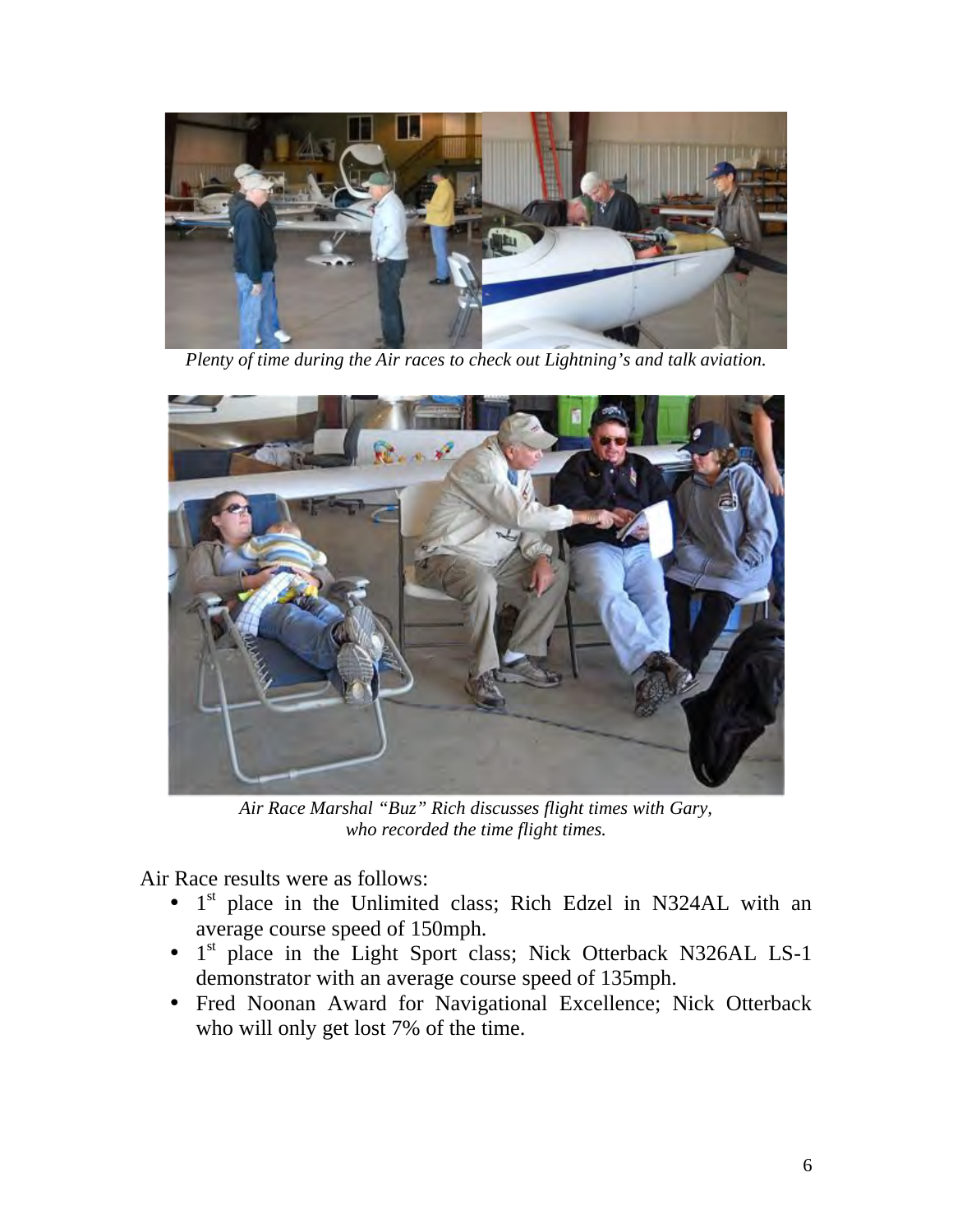

*Mark had fun in his new shiny RV9A, and Mike Brought his 70 Mach1 Mustang.* 



*All run out of Steam a great weekend had by all!*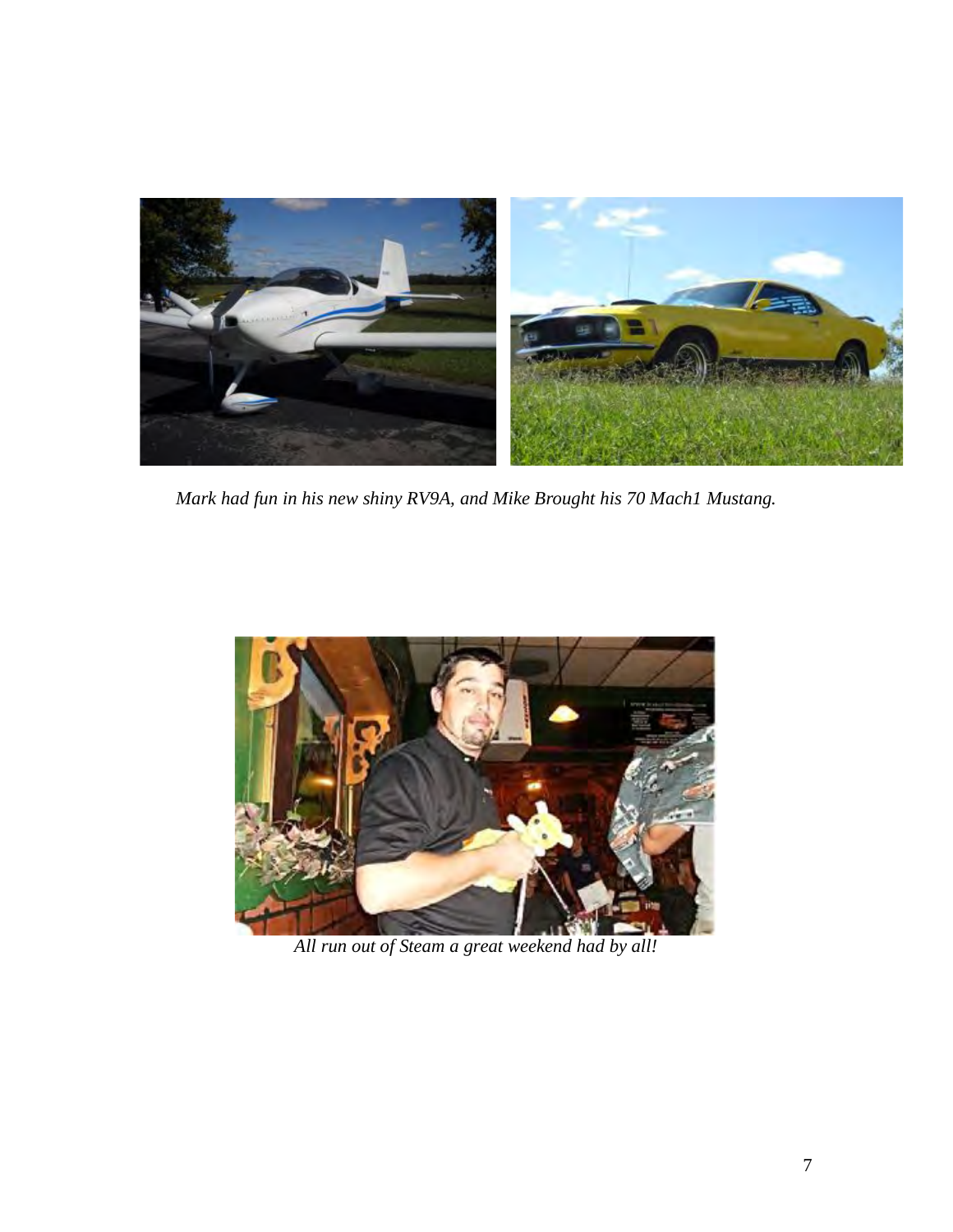## Small Lightning Mods

*(third in a series of email messages addressed to the editor)*

### Bernard Melendez, Jr.

Hello John,

Thanks for including photos of my build in the [October/November] newsletter. I hope that other builders glean some useful information from them, or at least enjoy them.

I'm attaching several pics for your consideration:



*Pic #82 depicts my version of the elevator counter-balance.*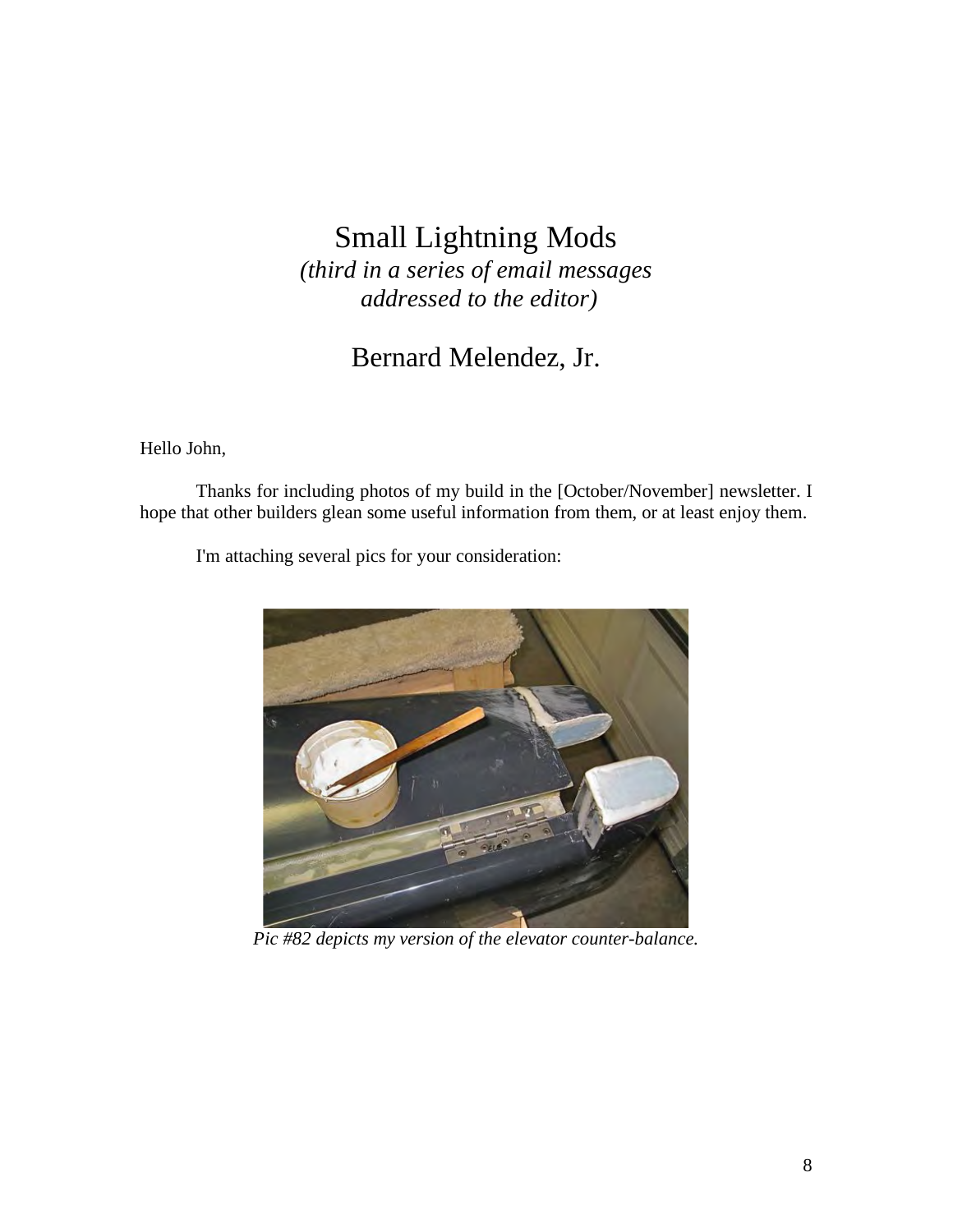

*Pic #78 shows again my final rudder re-shaping of the top and bottom, a strictly cosmetic change to suit my preferences.*



*Photo #148 shows some support bushings that a friend machined for me. I liked this better than using a short section of the split 1" aluminum tubing at this location.*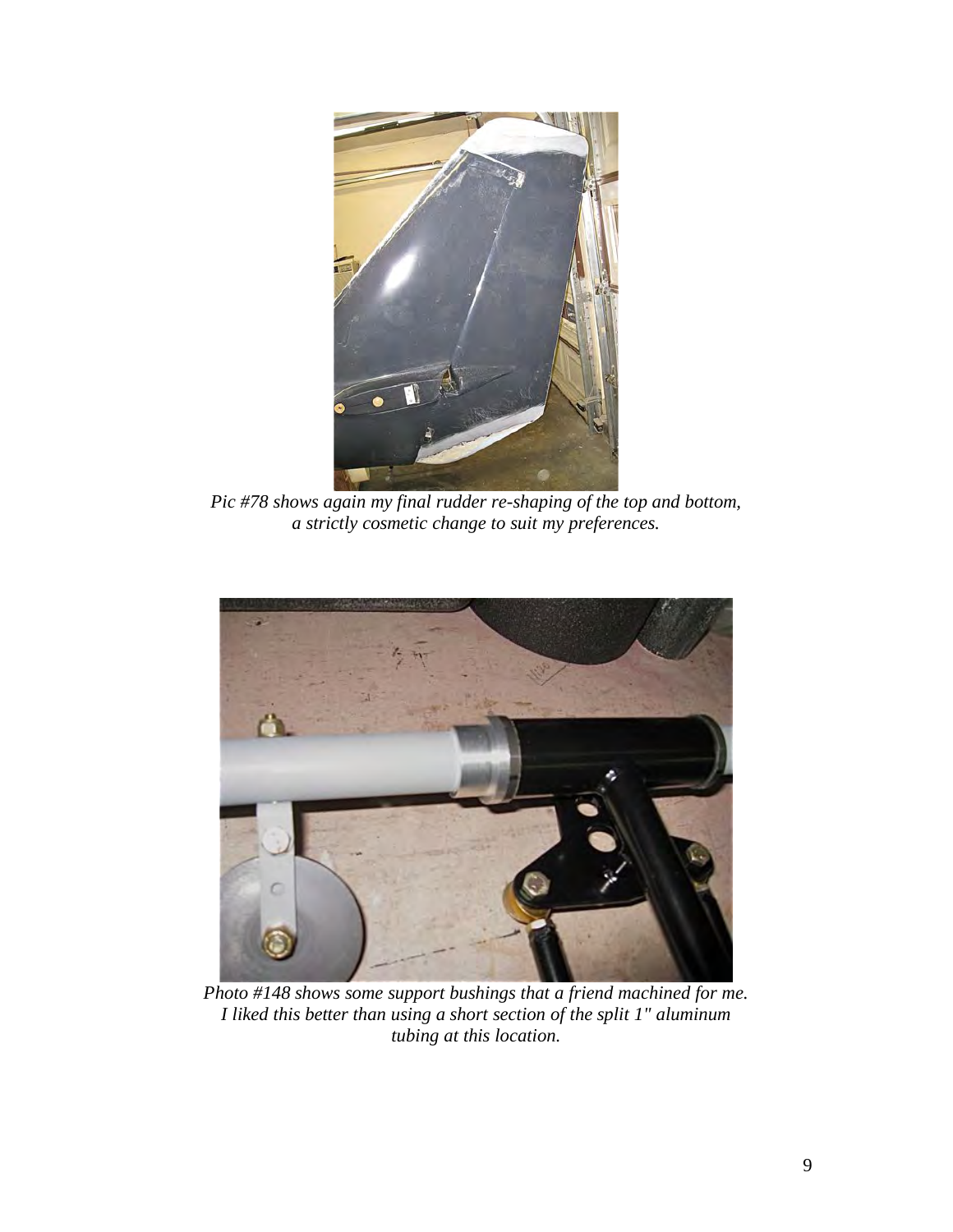

*Photo #171 shows my simple method of forming the stainless steel tangs used for the rudder attach cables and the cable pulleys, as well as the rudder attach universal joints. Using this 1/2" square piece of aluminum to shape the tangs square is easy and quick.*



*Photo #175 shows the wings being drilled for the angle of incidence bolts. My carport sure came in handy for this, since the plane was outside for several days.*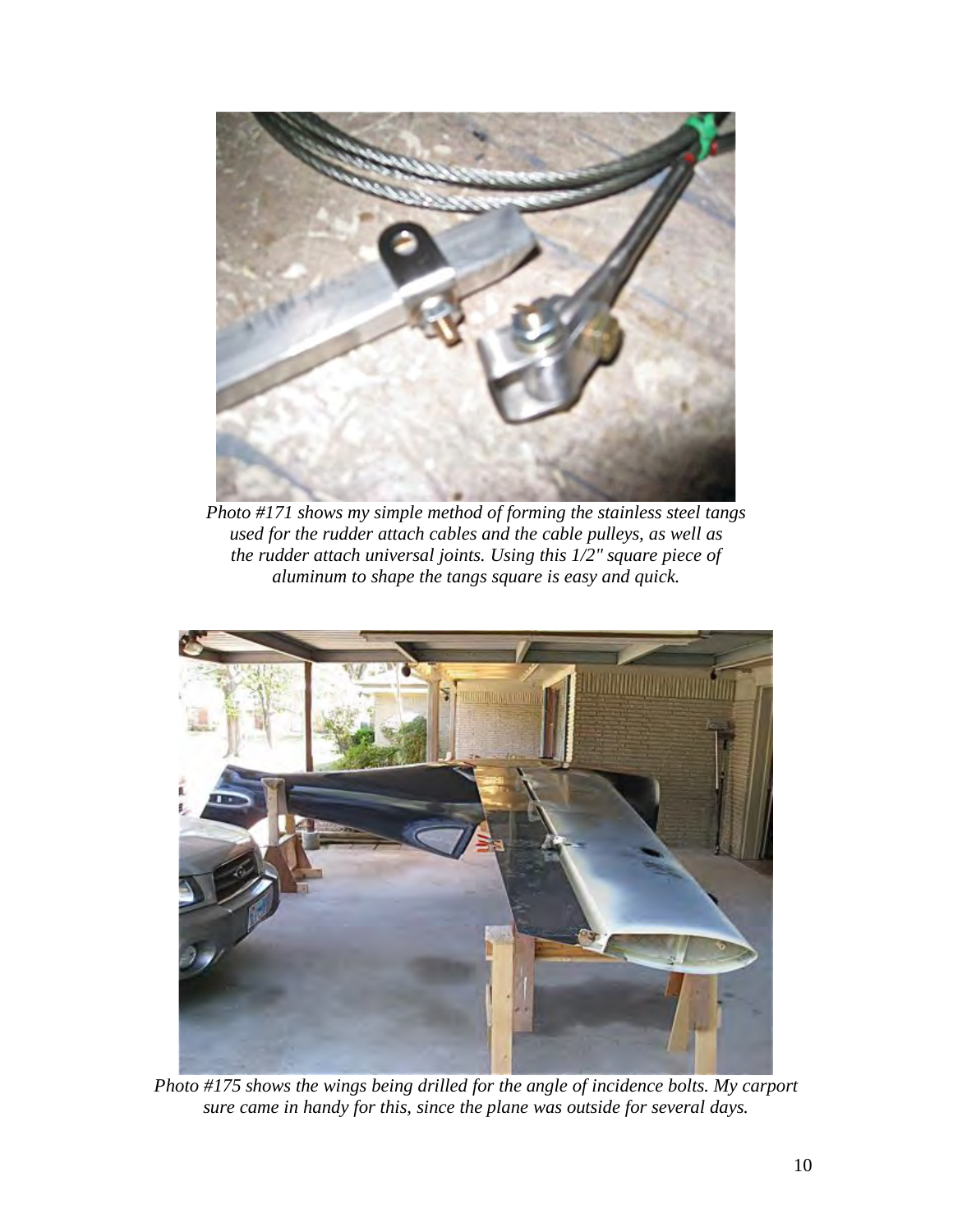

*While outside, the wing to fuselage fairings were laid up, as shown on pic #188.*

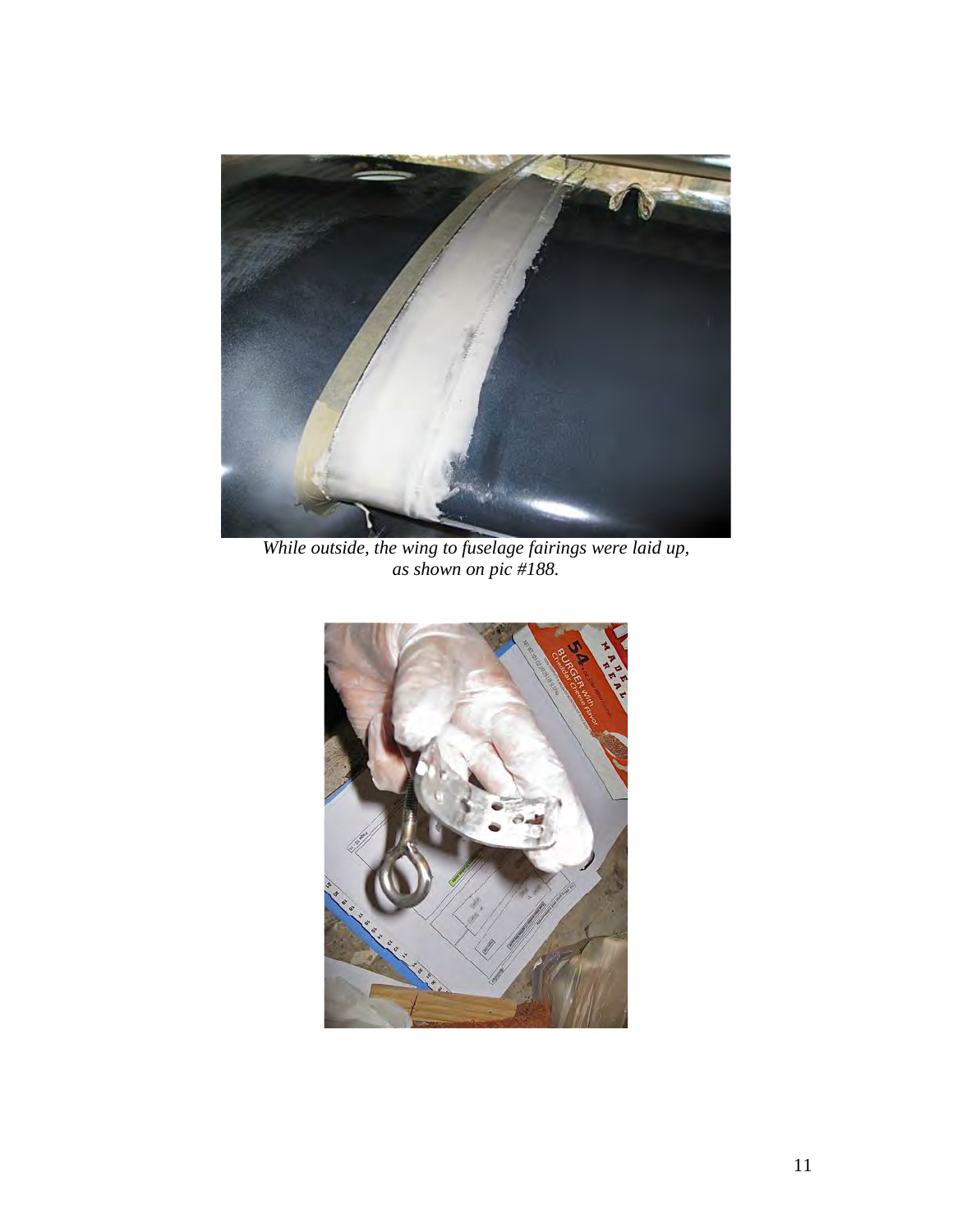

*Pics # 197 and #201 show the tail down eye bolt and aluminum plate. A 5/6" nut was attached with JB Weld to the plate and then it was cotton floxed and glassed onto the inside of the bottom fuselage, behind the rudder post.*

It's my sincere wish that these photos help others in their build or that they inspire them to continue their projects. More pictures coming to you in another email.

Best regards, Bernardo Melendez

## Arion Aircraft and Dealers Contact Information

Arion Aircraft, LLC 2842 Highway 231 North Shelbyville, TN 37160

Located on the Shelbyville Municipal Airport (SYI) Phone: 931-680-1781 Fax: 931-680-1817 Email: info@flylightning.net WEB: www.flylightning.net

Dealers:

Western USA: Lightning Southwest Greg Hobbs 18750 West Avra Valley Rd

Marana AZ 85635 520-405-6868

Mid-Atlantic Region: Green Landings Flight Center Ryan Gross 309 Takeoff Dr Hedgesville WV 25427 304-754-6010 www.greenlandings.com

New York: Jabiru Power Solutions Dave Jalanti 136 Millbrook Rd. Hudson NY, 12534